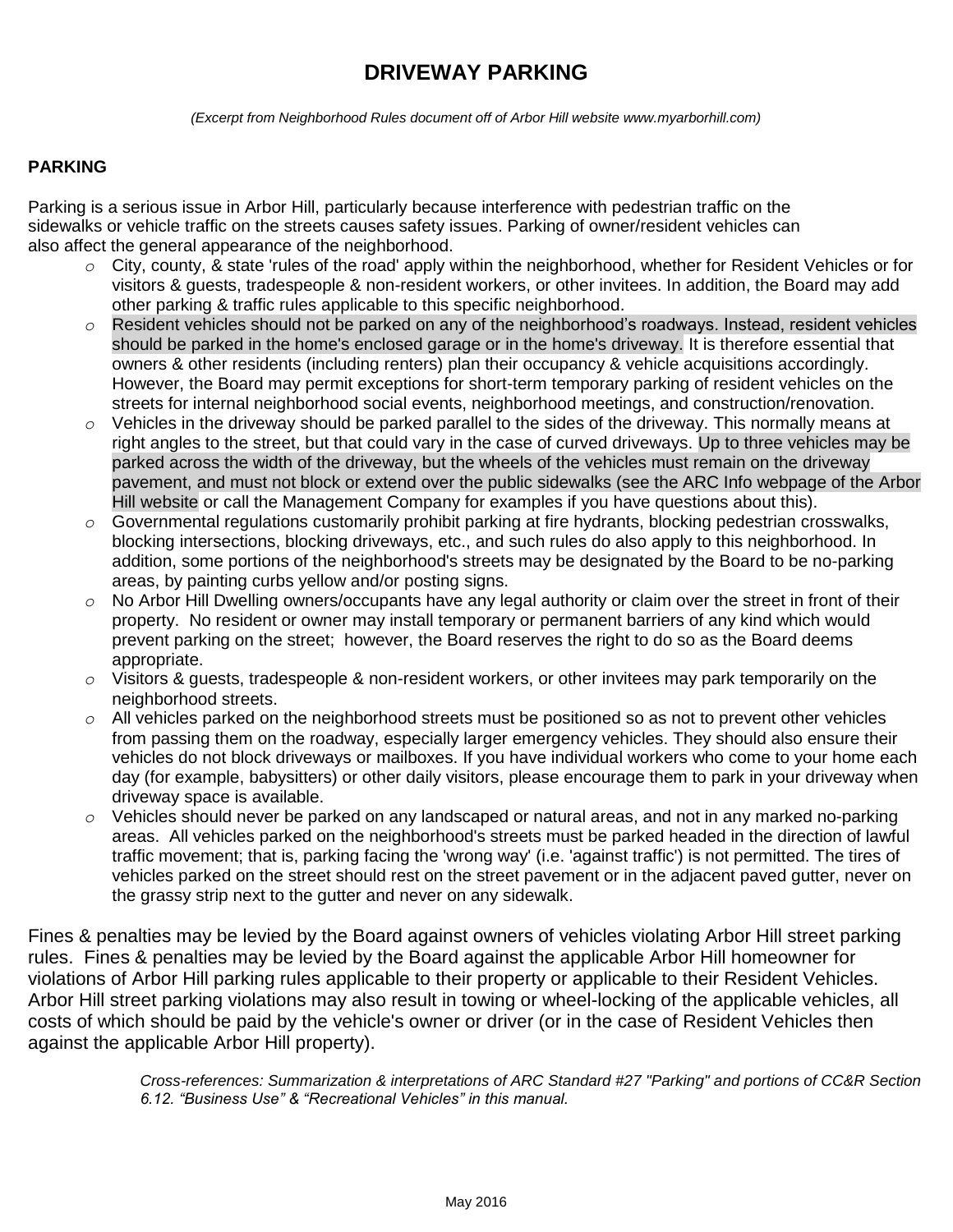## **ARBOR HILL DRIVEWAY PARKING EXAMPLES**

*(Excerpt from ARC Info webpage off Arbor Hill website www.myarborhill.com)*

Up to three vehicles may be parked across the width of the driveway, but the wheels of the vehicles must remain on the driveway pavement, and must not block or extend over the public sidewalks

#### **Most common example of two across in one row -- allowed**



### **Example of two across in two rows -- allowed IF driveway is long enough**

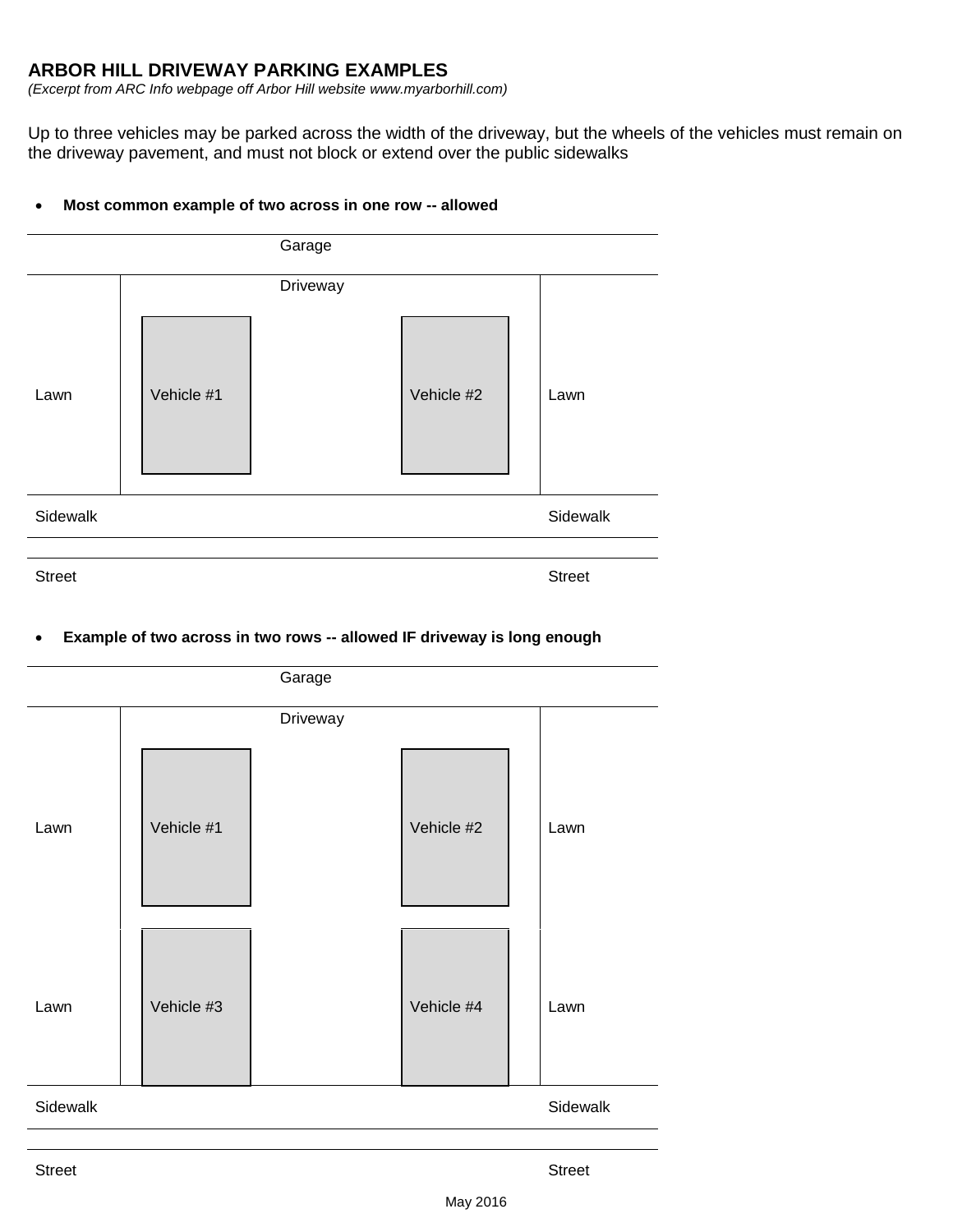**Example of three across in one row – allowed if driveway is wide enough**



# **Example of three across in two rows -- allowed IF driveway is wide & long enough**



Street Street Street Street Street Street Street Street Street Street Street Street Street Street Street Street